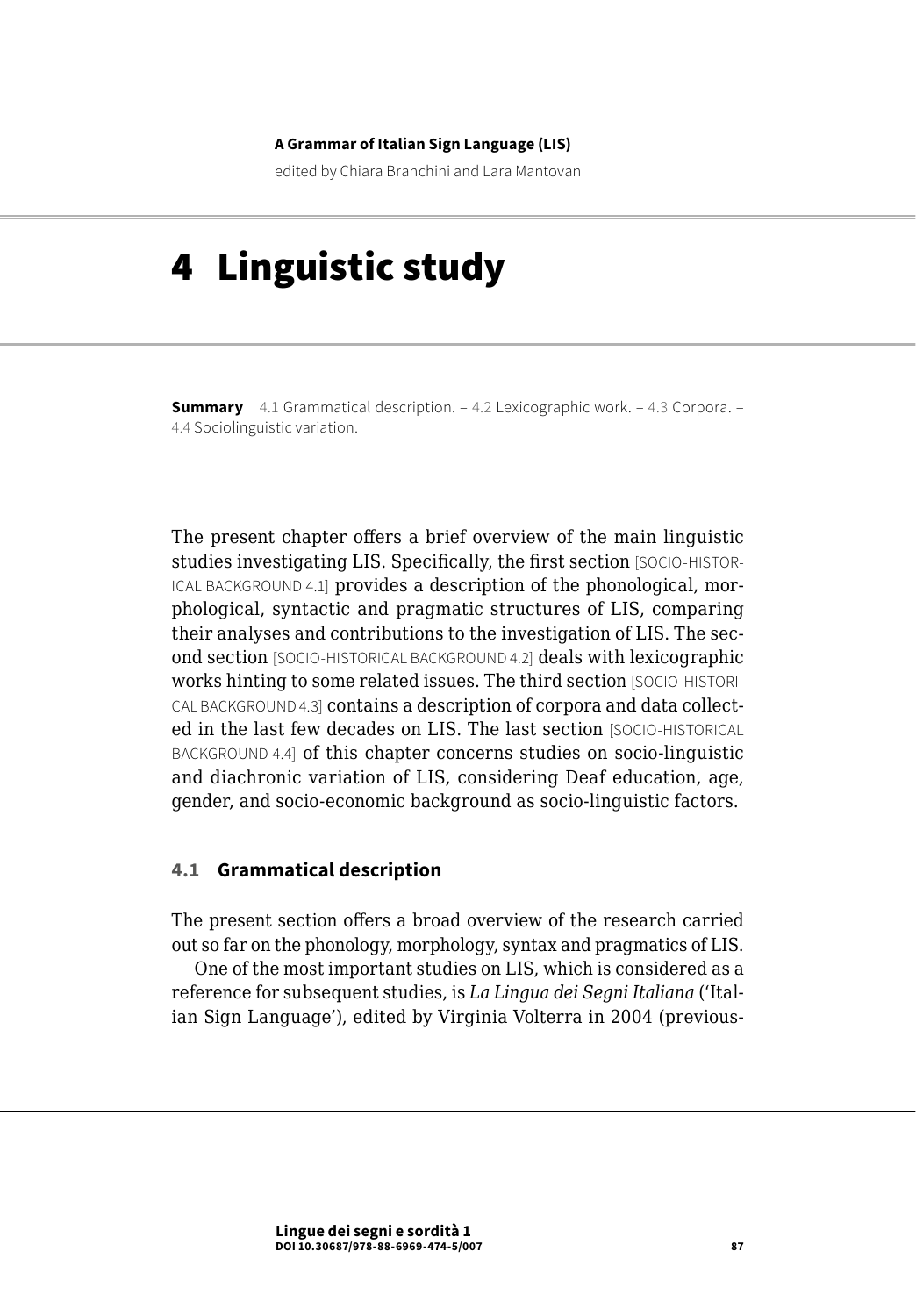ly in 1987 *La Lingua Italiana dei segni*). This work includes the very first studies investigating the structure of LIS, offering an overview of its main properties. Another work which provides broad linguistic descriptions of LIS is *Fondamenti di Grammatica della Lingua dei Segni Italiana* ('The Basis of Italian Sign Language'), which was written by Carmela Bertone in 2011. It represents a disclosure grammar and constitutes a structured toolset for LIS courses and people approaching the study of LIS.

In particular, *La Lingua dei Segni Italiana* provides the first description of LIS phonology [PHONOLOGY 2]. The traditional approach used to identify minimal pairs and classes of phonemes is based on four parameters: handshape, place of articulation, orientation and movement. Other key works about phonological studies are Russo Cardona & Volterra (2007) and Lerose (2011).

Corazza & Volterra (2008) identified several handshapes: those productively used to create minimal pairs in LIS, a group of handshapes used exclusively as classifiers, and another group of handshapes used only for initialized signs, namely as alphabet letters.

Verdirosi (2004) identified the different locations where it is possible to produce signs. These locations can be divided into three principal categories: neutral space, body and face parts.

Radutzky & Santarelli (2004) identified orientations that can be assumed by the hands and classified movements grouped into different categories.

In 2004, Franchi supported the introduction of facial expressions as a fifth parameter, responsible for the creation of minimal pairs. Subsequently, a great number of studies investigated this parameter (Fontana 2008; Ajello, Mazzoni & Nicolai 2001; Fontana & Raniolo 2015; Conte, Santoro, Geraci & Cardinaletti 2011).

As for the Morphological system, LIS displays both simultaneous and non-simultaneous processes, involving manual and non-manual components. Various morphological processes are attested. Signs modify their articulation in order to convey: i) plurality [MORPHOLO-GY 4], ii) verbal agreement [MORPHOLOGY 3.1], iii) tense [MORPHOLOGY 3.2], iv) adjectival [LEXICON 3.4], and v) adverbial information [LEXICON 3.5].

Morphological phenomena could be summarized i) compounds, ii) derivation, and iii) nominal and verbal inflectional processes. Recently, the mechanism of compounding [MORPHOLOGY 1] was studied by Geraci (2009a) and Santoro (2016). Derivational phenomena [MORPHOLO-GY 2] as evaluative morphology, namely diminutives, augmentatives, pejoratives and amelioratives, have been investigated by Fornasiero (2020), while features distinguishing nominal and verbal expressions have been analysed by Pizzuto (2004).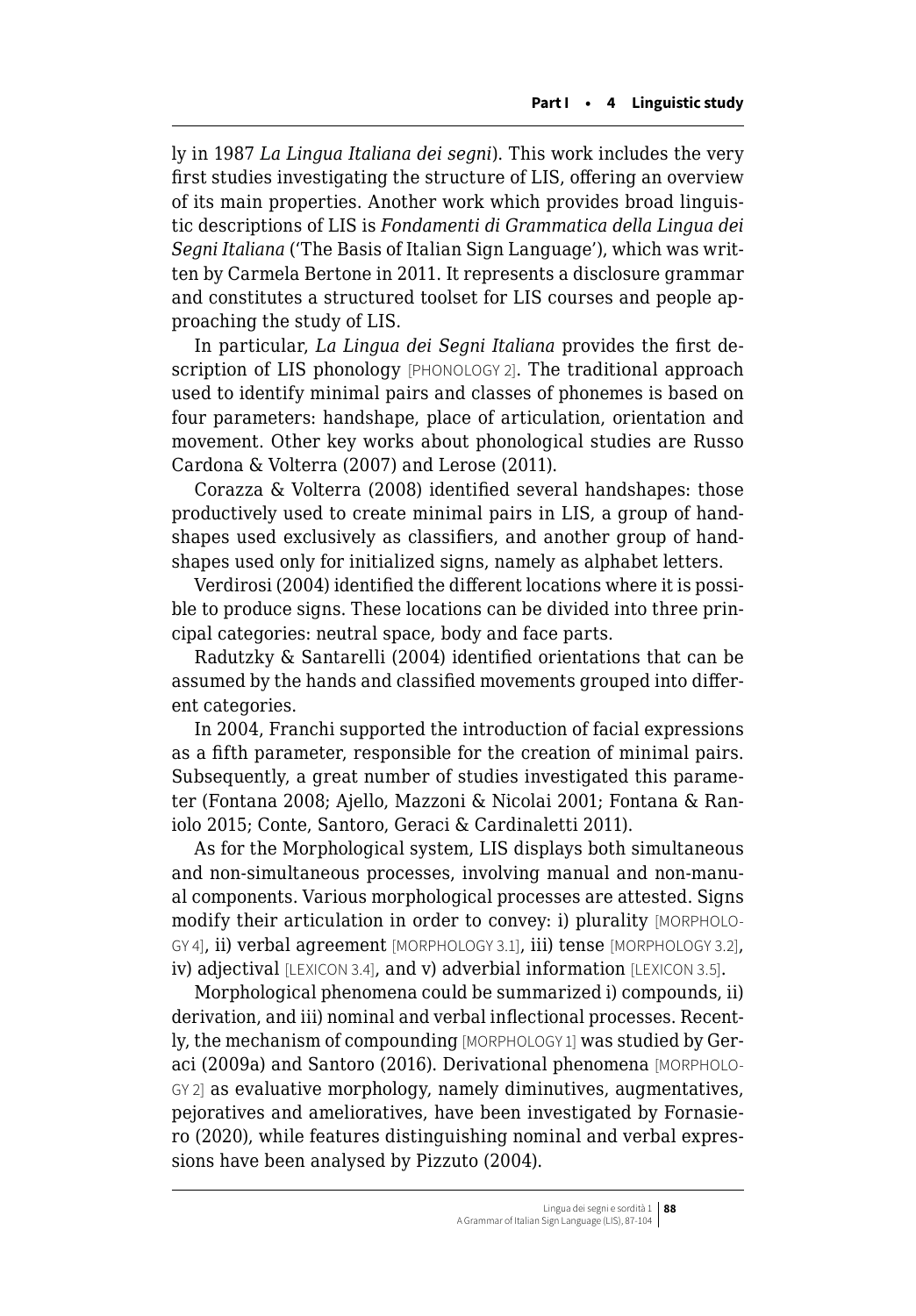Verbal inflection started to be investigated in LIS by Pizzuto, Giuranna & Gambino (1990), later studies have been carried out by Corazza (2000) Pizzuto (2004) Geraci, Mantovan & Aristodemo (2016). In particular, verbal tenses [MORPHOLOGY 3.2] and aspects [MOR-PHOLOGY 3.3] have been addressed by Zucchi (2009) and Zucchi, Geraci, Cecchetto and other scholars (2010). Adverbs and their verbal modification [LEXICON 3.5] have been studied by Lerose (2008, 2009).

Classifiers in LIS have been analysed in the past by Pizzuto (1986), Pizzuto, Giuranna & Gambino (1990) and Corazza (1990). Formal analysis of the semantic proprieties of classifiers was proposed in Cecchetto & Zucchi (2006). Mazzoni (2008) provided a detailed description of the classifier system [MORPHOLOGY 5].

Studies on syntax grew year by year, especially since 2000. Word order in LIS has been studied by Laudanna & Volterra (1991), Cecchetto, Geraci & Zucchi (2006), and Branchini & Geraci (2011). LIS allows for a somewhat flexible word order, although native signers clearly prefer the subject object verb (SOV) order [SYNTAX 2.3].

In contrast to the basic word order of constituents, the distribution of sentential complements is more fixed and restricted in LIS. These structures and their relation to parsing and short-term memory have been investigated in Geraci, Gozzi, Papagno & Cecchetto (2008) and Geraci & Aristodemo (2013).

Variation in syntax was also studied by Mantovan (2015), in relation to nominal expressions. In this case, variations have been studied with a focus on linguistic and sociolinguistic factors which can affect the realisation of signs.

In LIS, syntactic analysis also concerns functional elements, i.e. modals, aspectual markers and negative markers which all appear post-verbally in the final part of the sentence [SYNTAX 2.3.1.2]. The same behaviour was found in negative sentences [SYNTAX 2.3.1.4] investigated in Geraci (2006).

Interrogatives [SYNTAX 1.2] have been studied in Cecchetto, Geraci & Zucchi (2006), Bertone (2011), and Bayley, Geraci, Cardinaletti, Cecchetto & Donati (2012). One feature of LIS concerns the position of *wh*-signs in content questions where they occupy the right periphery of the sentence.

Imperatives [SYNTAX 1.3], a previously understudied topic, have been recently investigated in Donati, Barberà, Branchini, Cecchetto, Geraci & Quer (2017).

As for coordination [SYNTAX 3.1], it was recently analysed in Aristodemo, Geraci & Santoro (2016). By contrast, many studies have been carried about subordination, and in particular about relative clauses (Cecchetto et al. 2006; Branchini & Donati 2009; Brunelli 2006,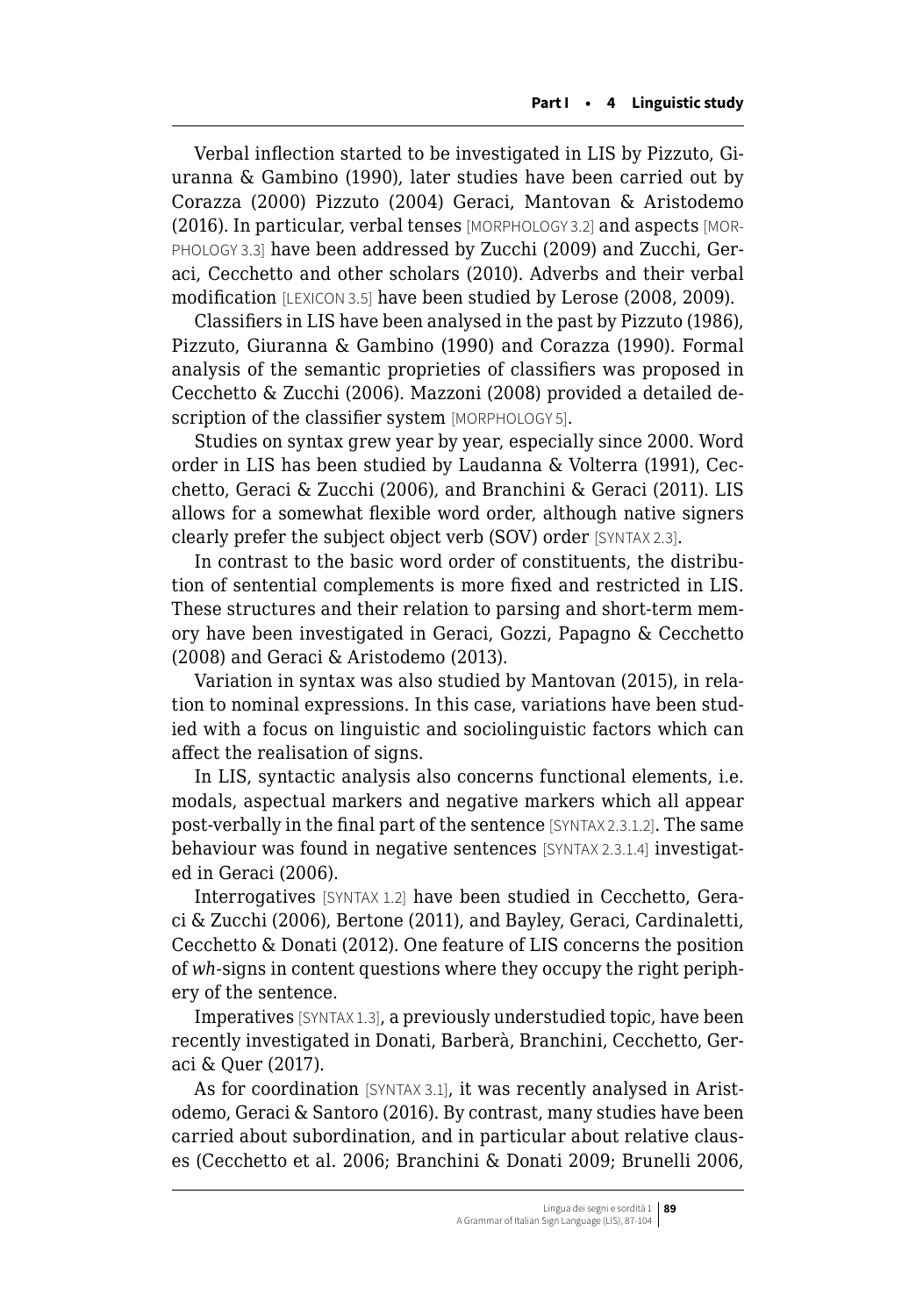Branchini 2014) [SYNTAX 3.4] and conditional clauses (Barattieri 2006; Bertone 2011; Aristodemo 2009) [SYNTAX 3.5.1].

So far, few studies have been conducted on pragmatics in LIS; one of these was carried out by Brunelli (2011). He analyses information structures [PRAGMATICS 4], like focus and topic phenomena by giving preliminary accounts of their realisation and syntactic positions, according to a specific formal linguistic theory, for this reason his analysis addresses an audience specialized in linguistics studies. More recently, a study focusing on types of sentence topics has been carried out by Calderone (2020) [PRAGMATICS 4.2]. Other relevant studies about pragmatic issues have been addressed by Celo (2000) and Pizzuto (2009) who studied cohesion; Cuccio & Fontana (2011) and Geraci (2014) who studied the function of the signing space; Amorini (2008); Cuccio & Fontana (2012) and Russo Cardona (2004) who investigated figurative meaning, such as metaphors and metonymy, and by Gianfreda (2011), who analysed the communicative interactions among signers.

Thanks to different research groups in Italy, the number of studies on LIS is growing year by year, however, much topics remain to be investigated. The following table summarizes some relevant studies conducted on LIS over the last 30 years.

| Topic                     | <b>Main studies</b>                                                                                                                                                                                                                                                                                                                                                                                       |
|---------------------------|-----------------------------------------------------------------------------------------------------------------------------------------------------------------------------------------------------------------------------------------------------------------------------------------------------------------------------------------------------------------------------------------------------------|
| Phonology                 | Volterra (2004, 2007), Verdirosi (2004), Radutzky & Santarelli (2004),<br>Franchi (2004), Corazza & Volterra (2008), Lerose (2011).                                                                                                                                                                                                                                                                       |
| Morphology<br>and Lexicon | Pizzuto (1986), Pizzuto, Giuranna & Gambino (1990), Corazza (1990,<br>2000), Pizzuto (2004), Cecchetto & Zucchi (2006), Mazzoni (2008),<br>Zucchi (2009), Lerose (2008, 2009), Geraci (2009), Zucchi, Neidle,<br>Geraci, Duffy, & Cecchetto (2010), Santoro (2016), Geraci, Mantovan<br>& Aristodemo (2016), Fornasiero (2020).                                                                           |
| Syntax                    | Laudanna & Volterra (1991), Cecchetto, Geraci & Zucchi (2006),<br>Geraci (2006), Geraci, Gozzi, Papagno & Cecchetto (2008), Branchini<br>& Donati (2009), Aristodemo (2009), Branchini & Geraci (2011),<br>Cecchetto (2012), Geraci & Aristodemo (2013), Branchini (2007,<br>2014), Mantovan (2015), Aristodemo, Geraci & Santoro (2016),<br>Donati, Barberà, Branchini, Cecchetto, Geraci & Quer (2017). |
| Pragmatics                | Celo (2000), Russo Cardona (2004), Brunelli (2006, 2011), Amorini<br>(2008), Pizzuto (2009), Cuccio & Fontana (2011, 2012), Gianfreda<br>(2011), Cirillo (2012), Geraci (2014), Mantovan (2015), Calderone<br>(2020).                                                                                                                                                                                     |

**Table 1** Overview of relevant studies carried out on LIS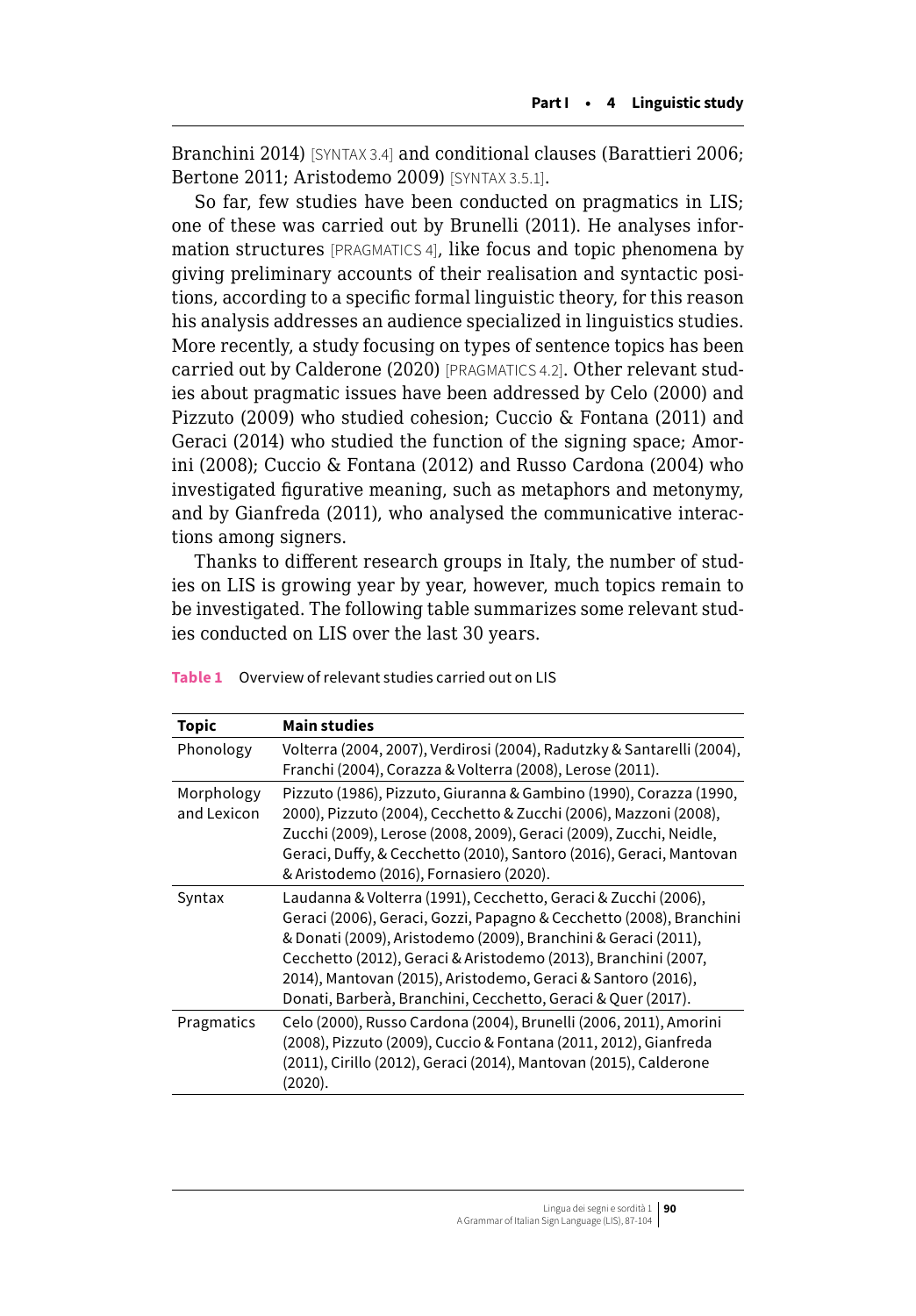#### <span id="page-4-0"></span>**4.2 Lexicographic work**

Several lexicographic works have been produced since the research on LIS started. This section provides an account of the most important resources available in this field. Some details concerning the external form of the text (printed or digital), the internal structure of the text (as a proper context for the examples or the inclusion of socio-linguistic and geographic variations), and other specific information about the existing lexicographic work will be provided.

In the past, several collections of signs have been prepared as handouts to support LIS courses. One example of these first attempts is *Il Corso di lingua italiana dei segni* ('The Italian Sign Language Course') written for the course organised by the provincial section of ENS and the Institute of Regional training (IRFOP) in Trieste. Another example is *L'Abecedario della LIS* ('The Spelling Book of LIS'), created for the course in LIS organised in Rome with the support of the CNR. However, these collections have never been published, and have been disseminated only as didactic tools for people who attended the LIS courses.

The first nationally published works are more detailed and present more complex and different internal structures. *I primi 400 segni in LIS* ('The First 400 Signs in LIS') (2008) is the first attempt to create a national list of signs. This work is structured in topics (as the family, the club, the work) and it was collected for Deaf and hearing people, both Italian and foreign. Each sign is briefly described and glossed in Italian, Spanish, English and French. The purpose was to make Deaf culture accessible also to foreigners who were interested to learn and study LIS.

Other dictionaries of LIS were published before, but with completely different purposes. As a matter of fact, they appeared to be oriented to the needs of hearing people, such as speech therapists, educators or teachers. Examples of this tendency are *Il Dizionario dei segni* ('Dictionary of Signs') (1991) or *Il vocabolario della lingua gestuale italiana dei sordi* ('The vocabulary of the Italian gestural language of deaf') (1996). These works are alphabetically organised, following the order of the Italian alphabet. Similarly, the most recent *Dizionario tematico dei segni* ('Thematic Dictionary of Signs') (2004) shares the same hearing-oriented purposes, even though it is thematically organised. These dictionaries could be defined as bilingual, however, they are more based on Italian criteria.

*Il Dizionario bilingue elementare della Lingua dei Segni* ('The Bilingual Elementary Dictionary of Sign Language') (1992) represents a useful tool for academics and linguistic researchers. Signs are grouped according to their handshapes and each sign is accompanied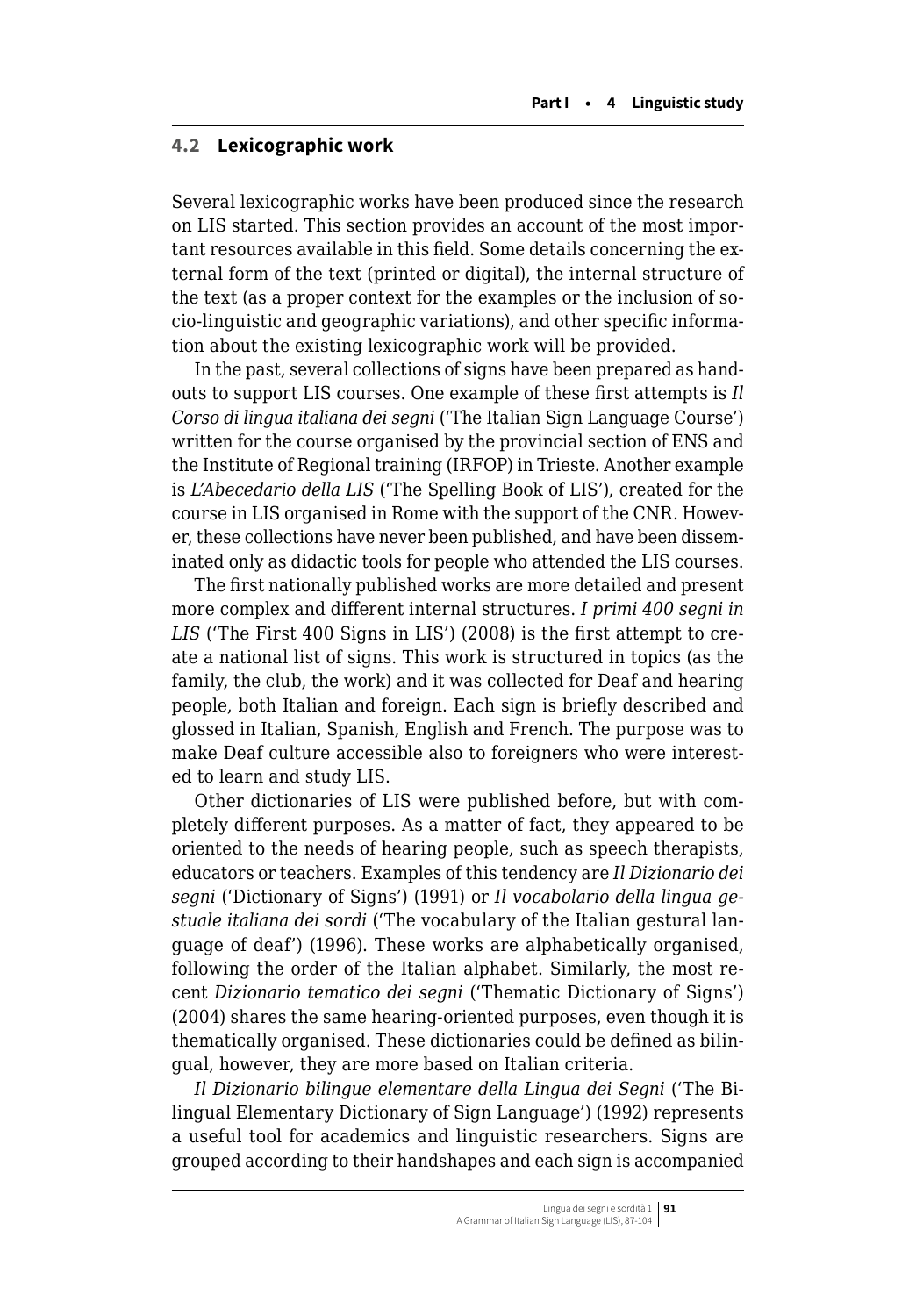by a drawing, a transcription and a translation into Italian. Furthermore, each sign is followed by: examples of contexts where it could be found, the grammatical category it belongs to, a list of possible signs as synonyms and, some sociolinguistic variants of the signs.

Other dictionaries focus on specific domains, for instance: i) a specific vocabulary about the catholic signs, ii) the colourful child-oriented *Immaginario: immagini per un abecedario* ('Imaginary: Images for a Spelling Book'), and iii) the local dictionary of signs promoted by Regione Marche: *Dizionario Regionale del Linguaggio Mimico Gestuale Marchigiano* ('Regional Dictionary of Mimic-gestural Marchigiano Language').

The publication of dictionaries is a useful tool for researchers who are interested in linguistics. For instance, the presence of dictionaries allowed Paola Pietrandrea to analyse a corpus of 2.055 signs. They also support the linguistic value of sign languages with respect to spoken languages. According to the same linguistic purpose, *Parole e numeri* ('Words and Numbers') explores the relation between arbitrariness and iconicity in LIS, defending the linguistic nature of signs.

The works described so far are written and printed, however, in the last 20 years several dictionaries have started to be available in a computer readable form. Some examples are *Il Dizionario mimico gestuale essenziale* ('The Essential Mimic-Gestural Dictionary'); the *Dizionario Italiano/Lis* ('The Dictionary Italian/LIS') available online and created by the coop Alba; the multimedia dictionary *Dizionario multimediale dei termini informatici per audiolesi* ('The Multimedia Dictionary of informatics terms for people with hearing impairments') planned by ASPHI (Acronym for *Avviamento e Sviluppo di Progetti per ridurre l'Handicap mediante l'Informatica*), in Bologna. Moreover, in 2005, StarLIS, a company which develops multimedia tools for deaf and hearing people, promoted the first illustrated multimedia dictionary of LIS in 12 CD-ROM. It includes 2000 signs translated in four languages. One year later, an e-LIS Electronic Bilingual Dictionary LIS-Italian was created in Bolzano by the Eurac group.

Thanks to these open-access tools, an important Glossary for mobile devices has now been properly created for Deaf people who work with media and communication: *Sign Media Smart*. The concepts and words are designed according to topic criteria. It was financed by European funding and is available online in four different sign languages: LIS, British Sign Language (BLS), Austrian Sign Language (ÖGS), Swedish Sign Language (STS). Finally, *Spread the Sign* is one of the biggest international projects of sign language dictionaries in the country. It started to be available online between October 2008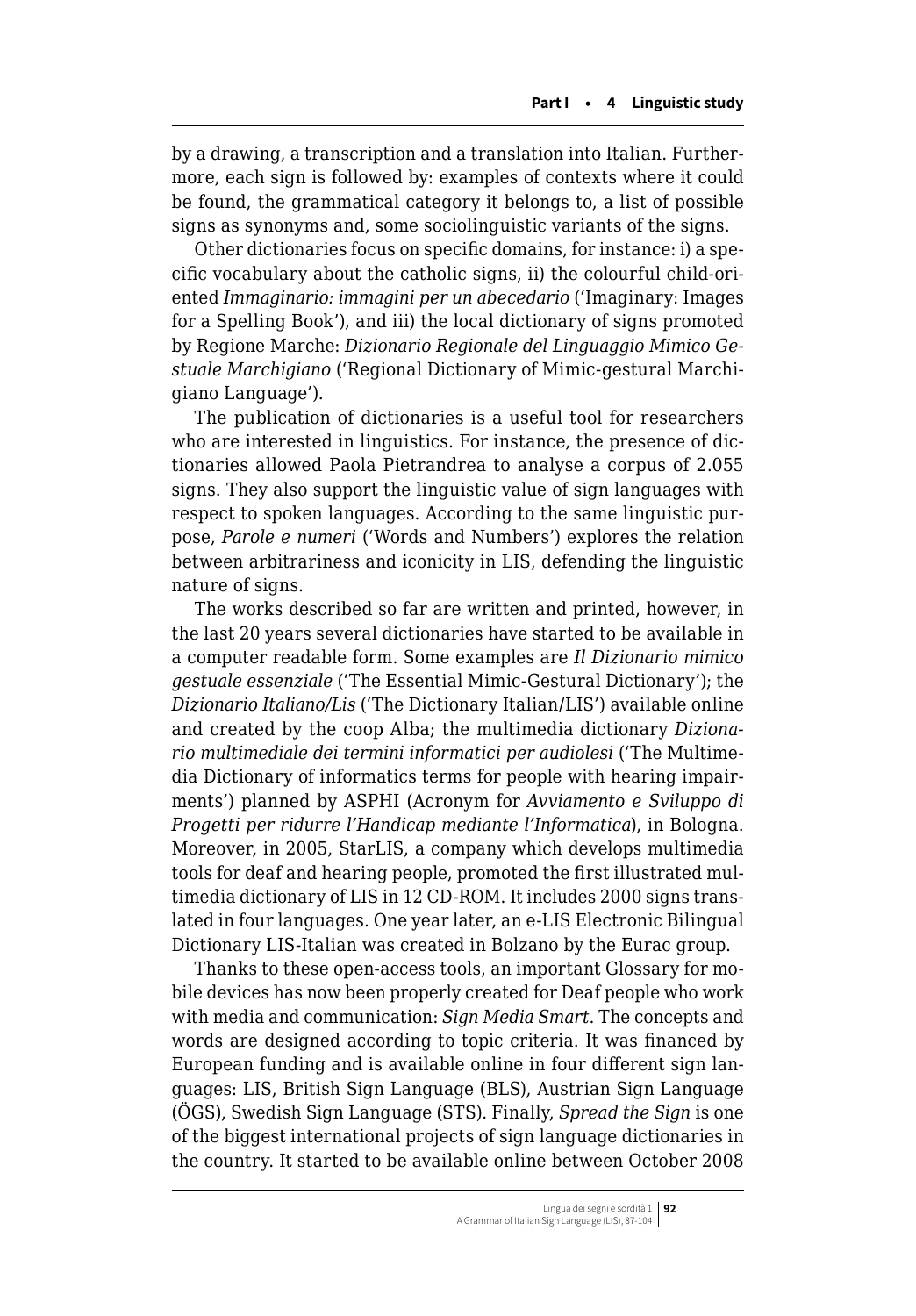<span id="page-6-0"></span>and October 2010 and it is still growing in the amount of available videos. Today, it includes signs of 35 different sign languages and it represents one of the most detailed lexical resources online.

#### **4.3 Corpora**

A corpus represents a fundamental tool for the investigation of the grammatical features of a language. Indeed, it records the linguistic variations and uses of the language among different countries, creating a common base for different types of studies on spontaneous and semi-spontaneous data.

Although various researches have been conducted about the evolution of signs in Italy across different geographic areas (diatopic changings) and time (diachronic changings), a national corpus has never been developed before the *PRIN* project (Research Project of National Interest). The project was financed by the Ministry for Education, University and Research in November 2008. It lasted two years and was created with the partnership of three universities: University of Urbino (then moved to La Sapienza University of Rome), Ca' Foscari University of Venice and Bicocca University of Milan.

One of the main results of this project was the creation of the first national Corpus of LIS. The LIS Corpus is based on video recordings saved in high quality: mpg2. The large quantity of videos collected and the representative variations of signers recorded were very important factors, in order to obtain accurate analyses. Moreover, geographic and social factors have been taken into account to build the corpus. The data was recorded among 10 cities, covering the Northern, Southern and Central part of Italy: Turin, Milan, Brescia, Bologna, Florence, Rome, Salerno, Bari, Catanzaro, and Ragusa. For the purposes of the project, only deaf people were involved in the research and no other people linked to the Deaf society and culture were included, such as the hearing families of Deaf people or their interpreters. However, not only native signers were considered (native signers are between 5% and 10% of Deaf people in Italy), but also Deaf signers who mainly used LIS in everyday communication, despite having learnt sign language later on in life. Other social factors that were taken into account were: gender, deafness in families, type of school attended, educational level, lifestyles with respect to the city or country where they live, and social status (in hearing communities and among Deaf people).

An average of 18 participants was selected for each city and divided into three groups: 6 for the young group, 6 for the middle-aged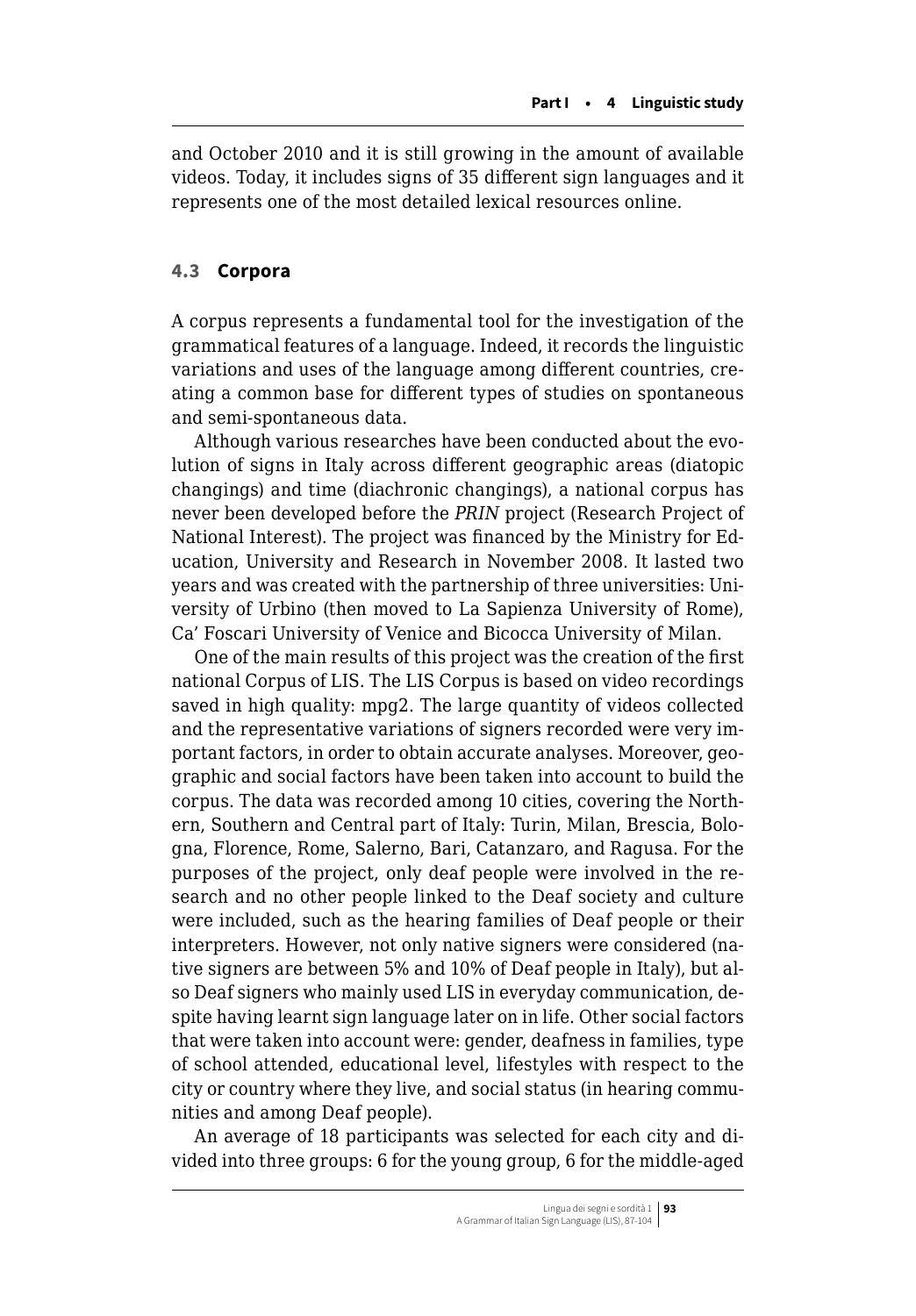group, and 6 for the old group. During the recording of videos, only Deaf researchers or collaborators took part to the recording session in order to minimize the effect of the *paradox of the author participant*, namely the influence of the researchers relating to the linguistic choices of the signers. Furthermore, the session took place in locations which were familiar and commonly frequented by the Deaf informants, in order to avoid an uncomfortable atmosphere and to allow more spontaneous productions.

Four different types of data have been recorded: spontaneous conversations, individual narrations, dialogues, and picture-naming. The section of spontaneous conversation involved three Deaf people and lasted about 45 minutes. Free conversations are good resources for the collection of frequent linguistic structures, but they are less useful to investigate the occurrence of specific constructions in that they lack negative evidence. Individual narrations consisted in an individual story telling which lasted only a few minutes. The signer was sitting in front of another participant. The function of the second participant was to avoid anxiety during the performance due to the presence of the camera, and to make the narration look more spontaneous. The third section aimed at investigating the production of questions. Therefore, participants were invited to ask each other questions to gain detailed descriptions of a car accident. Although these types of productions are not completely spontaneous, (in that there is a guide-line to follow), this task is useful for the elicitation of specific linguistic structures, as in this case wh-questions. During the fourth task, participants were asked to provide the sign(s) for some pictures in order to explore linguistic variation among signers coming due to socio-linguistic variables such as age and geographic origins. When undertaking this task, signers were asked to produce all the signs they knew to refer to the same picture. The pictures belonged to different semantic fields: colours, months, family words, compounds, words without signs, classifiers, signs expressed through *dactylology* (hand alphabet), initialized signs, diachronically evolved signs and diatopically evolved signs.

The data were annotated in a separate file through a specific software called ELAN.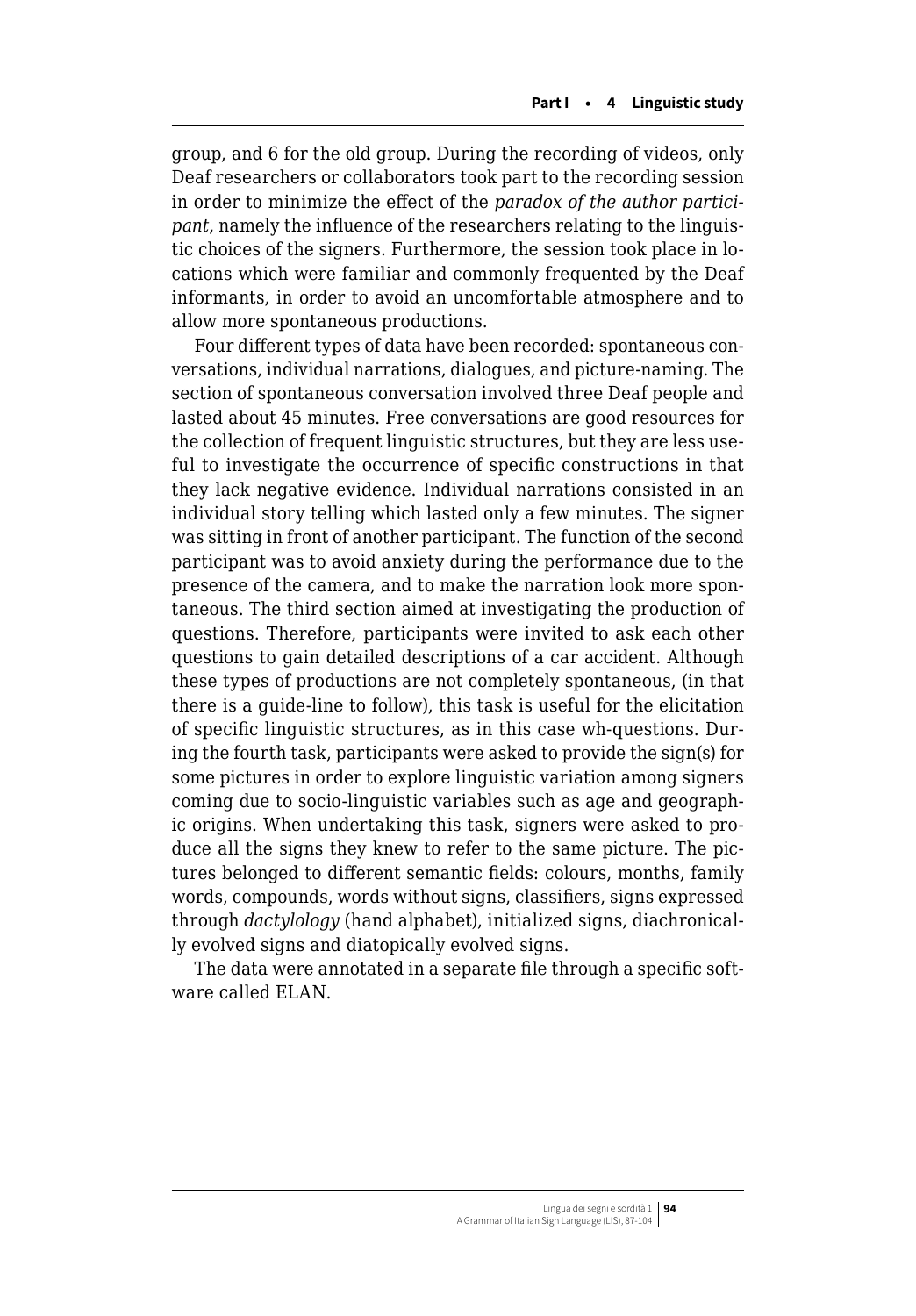

**Figure 1** ELAN dialog box (recreated from Mantovan 2015, 111)

ELAN is a piece of software created at the Max Planck Institute in Nijmegen, Netherlands. It can be used with several operating systems and it can be downloaded for free. ELAN allows the simultaneous analysis of four videos in the video viewer. Linguistic information can be hierarchically organised in the tier panel and then, inserted in the annotation panel with personal classifications, depending on the specific research interests. In the upper right corner, the tabs panel allows users to visualize the annotations in various format and to modify the volume and rate of the videos. When the annotation was concluded, the data have been exported to Excel to run the statistical analysis of the corpus.

### **4.4 Sociolinguistic variation**

Language is not a monolithic entity, since it is not homogeneously used by all speakers. Language can display variation due to sociolinguistic factors, leading to the existence of several alternative expressions to refer to the same referent. These variations can be due to language-internal or language-external factors.

Within sociolinguistic studies, there is a general consensus about the existence of five main kinds of variation: diachronic, diastratic, diaphasic, diamesic, and diatopic. Diachronic variation depends on temporal factors or arises from the comparison between old and young signers. Modifications are diastratic, if the changes are relat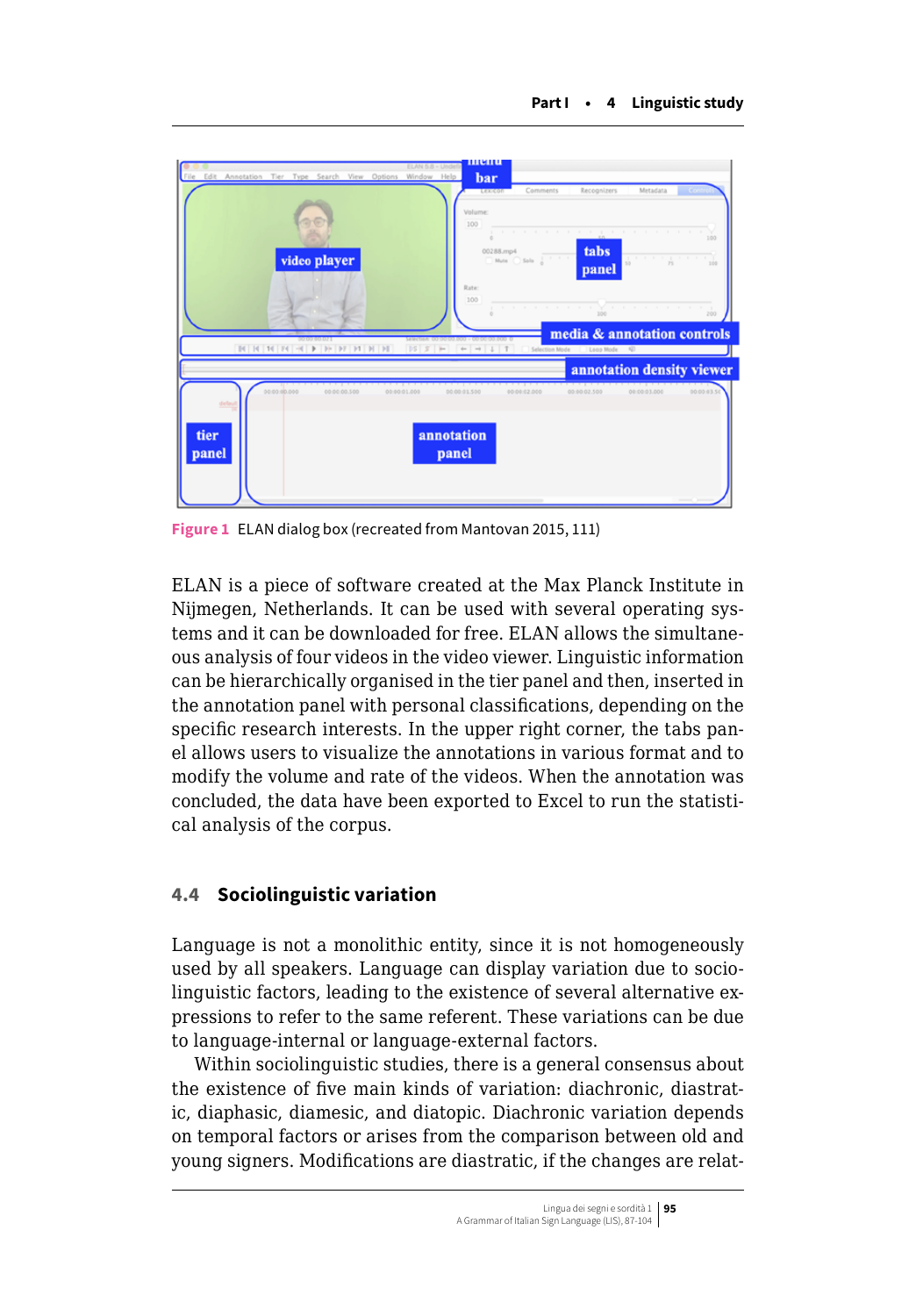<span id="page-9-0"></span>ed to different social and economic conditions. Diaphasic variation is affected by communicative settings, for example the shifting between formal or informal registers. Diamesic modifications depend on the communicative medium (for example, face-to-face communication, video recordings or online video calls). In fact, in LIS, video calls and recorded videos often imply some reduction of space or adjustments due to a two-dimensional type of transmission. Modifications depending on geographic areas determine diatopic variation. Some cases of diatopic variations in LIS can be traced back to the different Institutes attended by deaf people. In these cases, for example, in a city it is possible to find more than one variant for the same sign, because different signs came from different Institutes based in the same city. *Il Dizionario bilingue elementare della Lingua dei Segni* [SOCIO-HISTORICAL BACKGROUND 4.2] collected many of these instances of linguistic variation.

Among language-external factors in sociolinguistic variation, we find education [SOCIO-HISTORICAL BACKGROUND 2.4], age, gender, ethnicity, sexual orientation, religion, linguistic background, and socio-economic conditions.

As far as LIS is concerned, a high degree of sociolinguistic variation is observed. This is triggered by several factors: i) the lack of formal recognition by the Italian government, ii) the pressure caused by the spoken Italian language, which in some cases is considered as more prestigious, iii) the paucity of bimodal bilingual educational programs for deaf students at school, and iv) the absence of a written form of LIS. Different types of variation can co-occur in relation to various layers of linguistic structure: lexical processes, phonological processes, morphological processes, syntactic processes and discourse level processes. The videos below show the diachronic evolution of the lexical sign phone (a-e).

| $a.$ PHONE $(1)$ | ₩ |
|------------------|---|
| $b.$ PHONE $(2)$ | ₩ |
| $C.$ PHONE $(3)$ | ₩ |
| $d.$ PHONE $(4)$ | ₩ |
| e. $PHONE(5)$    | ₩ |

In this case, the evolution of the sign reflects the historical evolution of its referent, from candlestick telephones to modern smartphones.

Generally, diachronic variation concerning lexical changes seems to undergo a process of loss of iconicity, whereas an opposite tendency leads younger signers to adopt and codify more arbitrary forms.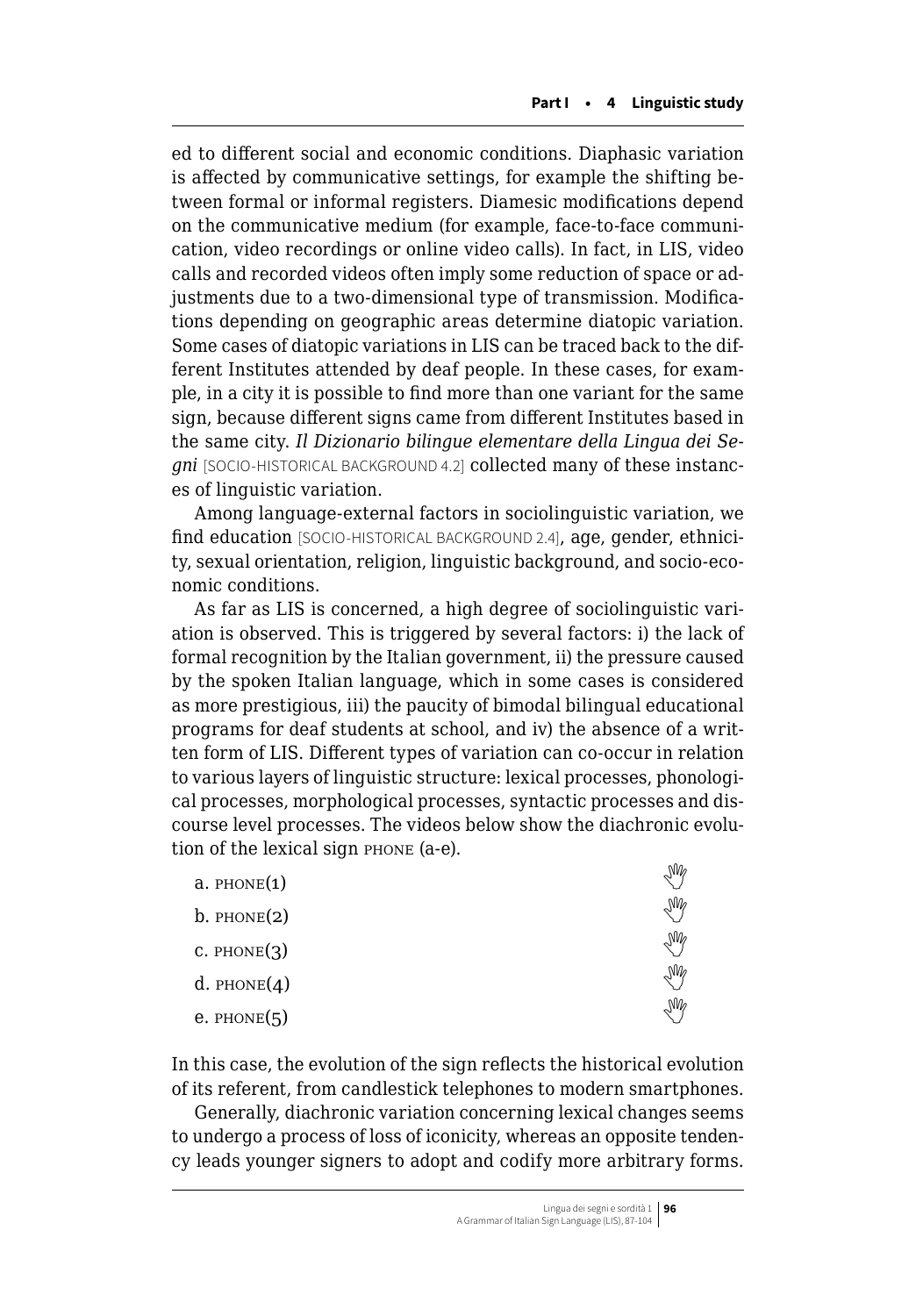Furthermore, younger users of LIS seem to use the most standardised and unified variety of LIS.

The variability attested on word order seems to be related to both diatopic and diachronic variation. Indeed, northern signers tend to produce SVO structures, as in (a) below. On the contrary, southern signers seem to prefer the SOV order, as in (b). Moreover, SVO seems to be the order preferred by older signers, while younger signers show a marked preference for SOV. Exceptions to these two tendencies depend on the presence of functional elements or on the reversibility of the verb, in these cases, the social variables are not significant.

a. gianni buy house  'Gianni bought a house.' b. gianni house buy  'Gianni bought a house.'

Another example of diachronic variation concerns the sign one, used as cardinal and indefinite determiner. Middle-aged and older generations use the sign one both as cardinal number and indefinite determiner (probably due to the influence of Italian). According to some studies, middle-aged and older generations of signers use the sign one as an indefinite determiner by associating it with a tremoring motion, a slight trembling movement of the forearm and hand. In these cases, the sign one is not articulated in a particular point in space, rather in an unmarked location. Furthermore, the sign one used as an indefinite determiner could also be accompanied by a facial expression denoting uncertainty, namely pulling the corners of the mouth down [LEXICON 3.6.2]. More recent studies argue that the indefinite determiner one seems to be mostly accompanied by upward head tilt and a shrug of the shoulders. An example is provided below.

indef  $\overline{\text{ONE(det)}}$ woman CL(G): 'come'<sub>1</sub> 'A woman suddenly came to me.'

On the other hand, new generations tend to use the sign one only as a cardinal number. Therefore, indefiniteness is only expressed by facial expressions of uncertainty, as in the example below.

indef WOMAN $CL(G)$ : 'come'<sub>1</sub> 'A woman suddenly came to me.'

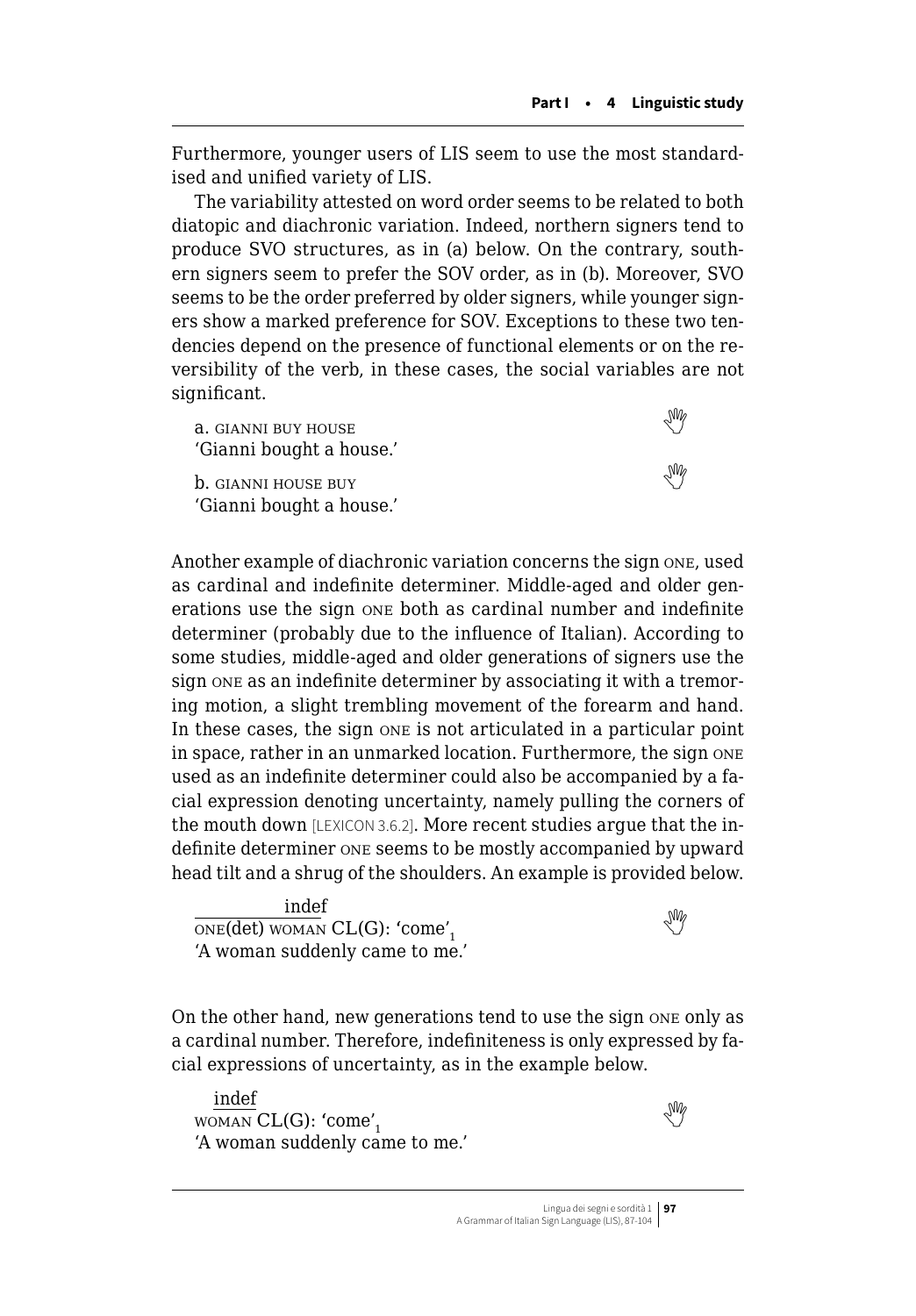An example of diatopic modification is the different realisation of the sign one. Depending on the geographical provenience, signers tend to sign one in two different ways. In the northern regions, one is signed with the index finger (a), namely, with the handshape G, while in the southern regions it is articulated with the thumb extended (b), namely with the handshape S [LEXICON 3.6.2].



a. one(det)(G)



 $b.$   $one(det)(S)$ 

### **Information on Data and Consultants**

The descriptions in this chapter are based on the references below. Please see the data and consultant information in these references. The video clips exemplifying the linguistic data have been produced by two fluent native signers, who grew up in the north of Italy. Specifically, one of them belongs to the younger generation of signers, another one belongs to the older generation. The data was recorded at the University of Milan-Bicocca.

### **Authorship Information**

Chiara Calderone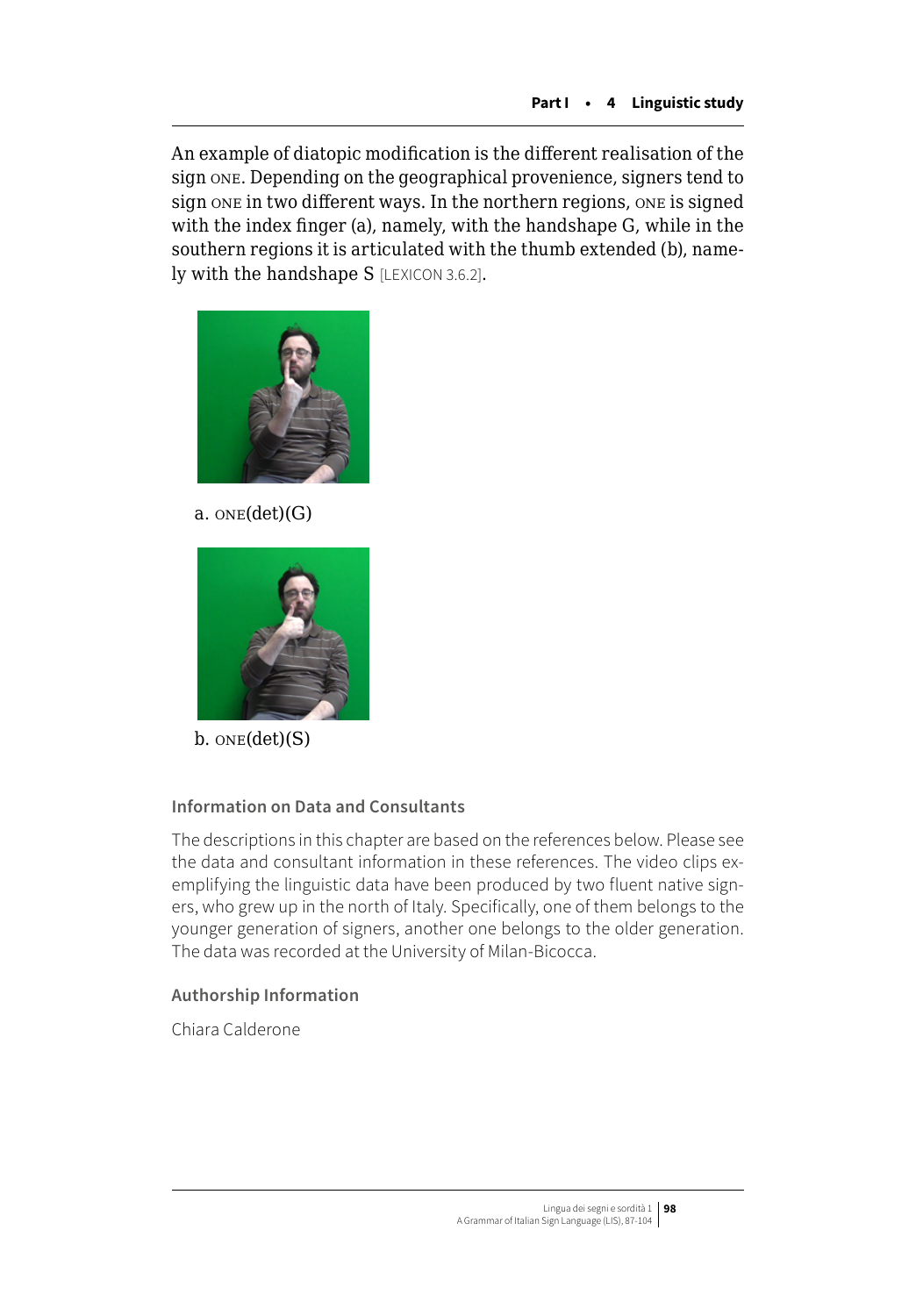#### **References**

- Amorini, G. (2008). "Metafora in LIS". Bagnara, C.; Corazza, S.; Fontana, S.; Zuccalà, A. (a cura di), *I segni parlano. Prospettive di ricerca sulla Lingua dei Segni Italiana*. Milano: Franco Angeli, 116-22. [4.1]
- Angelini, N.; Borgioli R.; Folchi, A.; Mastromatteo, M. (1991). *I primi 400 segni. Piccolo dizionario della Lingua Italiana dei Segni per comunicare con i sordi*. Firenze: La Nuova Italia. [4.2]
- Ajello, R.; Mazzoni, L.; Nicolai, F. (2001). "Linguistic Gestures: Mouthing in Italian Sign Language (LIS)". Boys-Braem, P.; Suddon-Spence, R. (eds), *The Hands are the Heads of the Mouth. The Mouth as Articulator in Sign Language*. Fulda: Signu-Verlag, 231-46. [4.1]
- Aristodemo, V. (2009). *L'interpretazione in lingua dei segni italiana* [BA dissertation]. Venezia: Università Ca' Foscari Venezia. [4.1]
- Barattieri, C. (2006). *Il periodo ipotetico in LIS* [MA dissertation]. Siena: Università degli Studi di Siena. [4.1]
- Battaglia, K.; Cardinaletti, A.; Cecchetto, C.; Donati, C.; Geraci, C.; Mereghetti, E. (2012). *La variazione nel lessico della lingua dei segni italiana = Atti del XLIV Congresso Internazionale della SLI, Lessico e Lessicologia* (Viterbo, 27-29 settembre 2010). [4.4]
- Bayley, R.; Donati, C.; Cardinaletti, A.; Cecchetto, C.; Donati, C. (2012). "Variation in the Position of WH-signs in Italian Sign Language (LIS)". *Meeting Handbook*. Linguistic Society of America. [4.1]
- Bertone, C. (2007). *La struttura del sintagma determinante nella Lingua dei Segni Italiana (LIS)* [PhD dissertation]. Venezia: Università Ca' Foscari Venezia. [4.1]
- Bertone, C. (2009). "La grammatica dello spazio nella LIS". Bertone, C.; Cardinaletti, A. (a cura di), *Alcuni capitoli della grammatica della LIS*. Venezia: Editrice Cafoscarina, 79-100. [4.1]
- Bertone, C. (2011). *Fondamenti di grammatica della lingua dei segni italiana*. Milano: Franco Angeli. [4.1], [4.4]
- Betto, R.; Franchi, M.L.; Massoni, P.; Peruzzi, A.M.; Rossini, P.; Santarelli, B. (1988). *Abecedario della L.I.S. - Lingua Italiana dei Segni*. Roma: Regione Lazio Ass.to I.C.A. e I.P. [4.2]
- Boschin, L.; Corazza S. (a cura di) (1985). *Materiale di lavoro. Corso di Lingua Italiana dei segni*. Trieste: ENS - Regione Autonoma Friuli V. Giulia: [I.R.Fo.](http://I.R.Fo)P. [4.2]
- Branchini, C. (2006). *On Relativization and Clefting in Italian Sign Language* [PhD dissertation]. Urbino: Università di Urbino. [4.1]
- Branchini, C. (2014). *On Relativization and Clefting. An Analysis of Italian Sign Language*. Berl De Gruyter Mouton. [4.1]
- Branchini, C.; Cardinaletti, A.; Cecchetto, C.; Donati, C.; Geraci, C. (2013). "Whduplication in Italian Sign Language (LIS)". *Sign Language & Linguistics*, 16(2), 157-88. [4.1]
- Branchini, C.; Cecchetto, C.; Chiari, I. (2014). "La lingua dei segni italiana". *La linguistica italiana all'alba del terzo millennio (1997)-(2010)*. Roma: Bulzoni Editore, 2, 369-404. [4.1]
- Branchini, C.; Donati, C. (2009). "Relatively Different: Italian Sign Language Relative Clauses in a Typological Perspective". Lipták, A. (ed.), *Correlatives Cross-Linguistically*. Amsterdam: John Benjamins, 157-91. [4.1]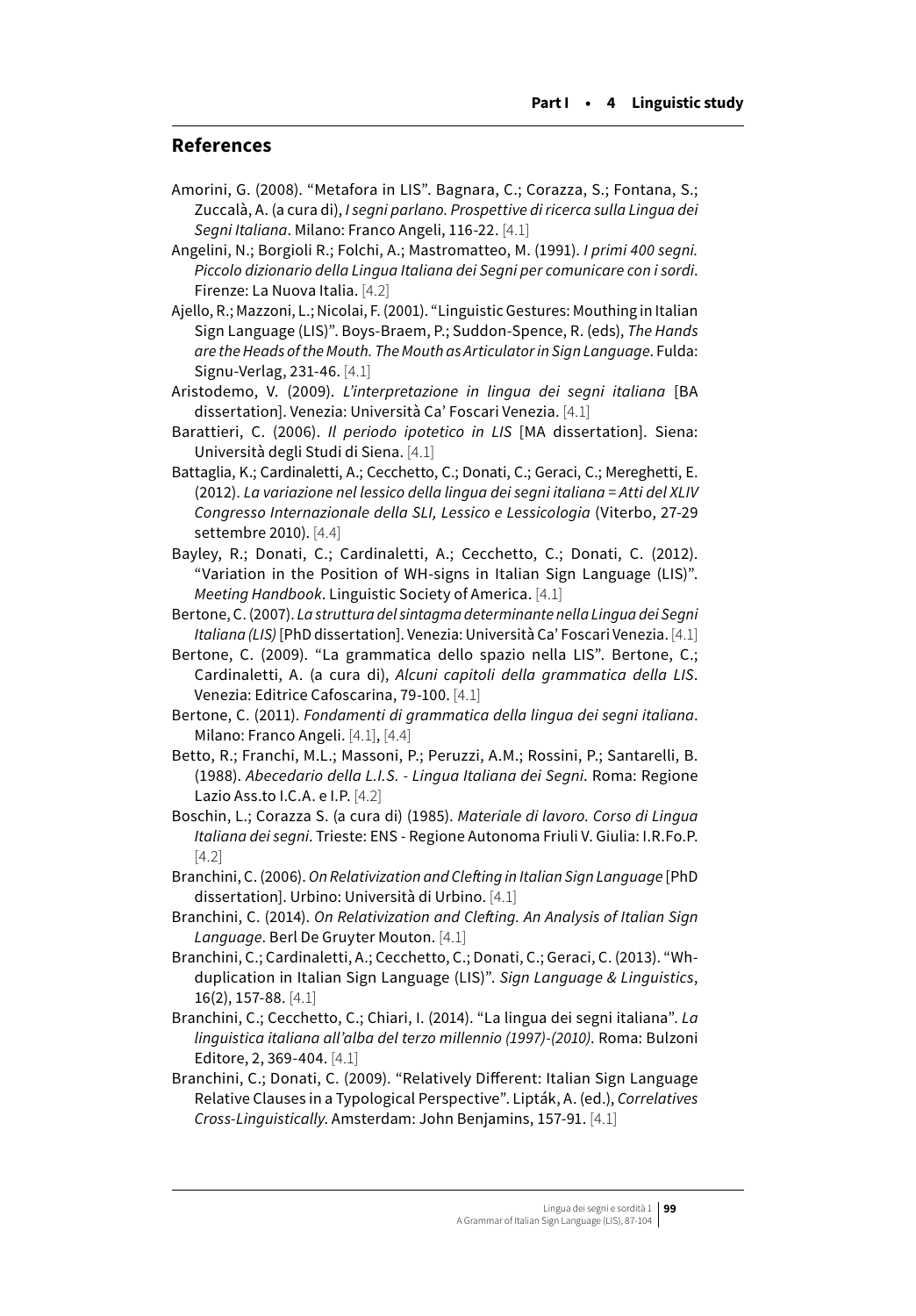- Branchini, C.; Geraci, C. (2011). "L'ordine dei costituenti in LIS: risultati preliminari". Cardinaletti, A.; Cecchetto, C.; Donati, C. (a cura di), *Grammatica, lessico e dimensioni di variazione nella LIS*. Milano: Franco Angeli, 113-26. [4.1]
- Brunelli, M. (2006). *The Grammar of Italian Sign Language, with a Study about its Restrictive Relative Clauses*. Venice: Ca' Foscari University of Venice. [4.1]
- Brunelli, M. (2011). *Antisymmetry and Sign Languages. A Comparison Between NGT and LIS*. Utrecht: LOT. [4.1]
- Calderone, C. (2020). *Can you Retrieve it? Pragmatic, Morpho-Syntactic and Prosodic Features in Sentence Topic Types in Italian Sign Language (LIS)* [PhD dissertation]. Venice: Ca' Foscari University of Venice. [4.1]
- Cardinaletti, A.; Cecchetto, C.; Donati, C. (a cura di) (2011). *Grammatica, lessico e dimensioni di variazione nella LIS*. Milano: Franco Angeli. [4.1], [4.2], [4.3], [4.4]
- Caselli, M.C.; Maragna, S.; Volterra, V. (2006). *Linguaggio e sordità. Gesti, segni e parole nello sviluppo e nell'educazione*. Bologna: il Mulino. [4.2]
- Cecchetto, C.; Zucchi, S. (2006). "Condizioni di verità, sottospecificazione e discorso nelle lingue dei segni". Pititto, R.; Venezia, S. (a cura di), *Tradurre e comprendere. Pluralità dei linguaggi e delle culture*. Roma: Aracne editrice, 353-85. [4.1]
- Celo, P. (2000). "Elementi di coesione nella Lingua dei Segni Italiana". Bagnara, C.; Chiappini, G.; Conte, M.P.; Ott, M. (a cura di), *Viaggio nella città invisibile = Atti del 2° Convegno nazionale sulla Lingua Italiana dei Segni*. Pisa: Edizioni del Cerro, 96-102. [4.1]
- Chesi, C.; Geraci, C. (2009). *Segni al computer: manuale di documentazione della Lingua dei Segni Italiana*. Siena: Cantagalli. [4.3]
- Conte, G.; Santoro, M.; Geraci, C.; Cardinaletti, A. (2011). "Perché alzi le sopracciglia? Le funzioni linguistiche marcate dal sollevamento in LIS". Cardinaletti, A.; Cecchetto, C.; Donati, C. (a cura di), *Grammatica, lessico e dimensioni di variazione nella LIS*. Milano: Franco Angeli, 161-9. [4.1]
- Corazza, S. (1990). "The Morphology of Classifier Handshapes in Italian Sign Language (LIS)". Lucas, C. (ed.), *Sign Language Research: Theoretical Issues*. Washington DC: Gallaudet University Press, 71-82. [4.1]
- Corazza, S. (2000). "Aspetti morfologici dei verbi in LIS". Gran, L.; Bidoli, C.K. (a cura di), *L'interpretazione nelle lingue dei segni: aspetti teorici e pratici della formazione*. Trieste: Edizioni Università di Trieste, 19-28. [4.1]
- Corazza, S.; Lerose, L. (2008). "L'origine della lingua dei segni, variante triestina". Bagnara, C.; Corazza, S.; Fontana, S.; Zuccalà, A. (a cura di), *I segni parlano. Prospettive di ricerca sulla Lingua dei Segni Italiana*. Milano: Franco Angeli, 132-9. [4.4]
- Corazza, S.; Volterra, V. (2008). "La Lingua dei Segni Italiana: nessuna, una, centomila". Bagnara, C.; Corazza, S.; Fontana, S.; Zuccalà, A. (a cura di), *I segni parlano. Prospettive di ricerca sulla Lingua dei Segni Italiana*. Milano: Franco Angeli, 19-29. [4.1]
- Cuccio, V.; Fontana, S. (2011). "Spazio cognitivo e spazio pragmatico: riflessioni su lingue vocali e lingue dei segni". *Esercizi Filosofici*, 6, 133-48. [4.1]
- *Dizionario di Arte Contemporanea in Lingua dei Segni Italiana* (2010). Torino: Edizione Umberto Allemandi & C. [4.2]
- Donati, C.; Barberà, G.; Branchini, C.; Cecchetto, C.; Geraci, C.; Quer, J. (2017). "Searching for Imperatives in European Sign Languages". Heinold, S.; Van Olmen, D. (eds), *Imperatives and Other Directive Strategies*. Amsterdam: John Benjamins, 111-55. [4.1]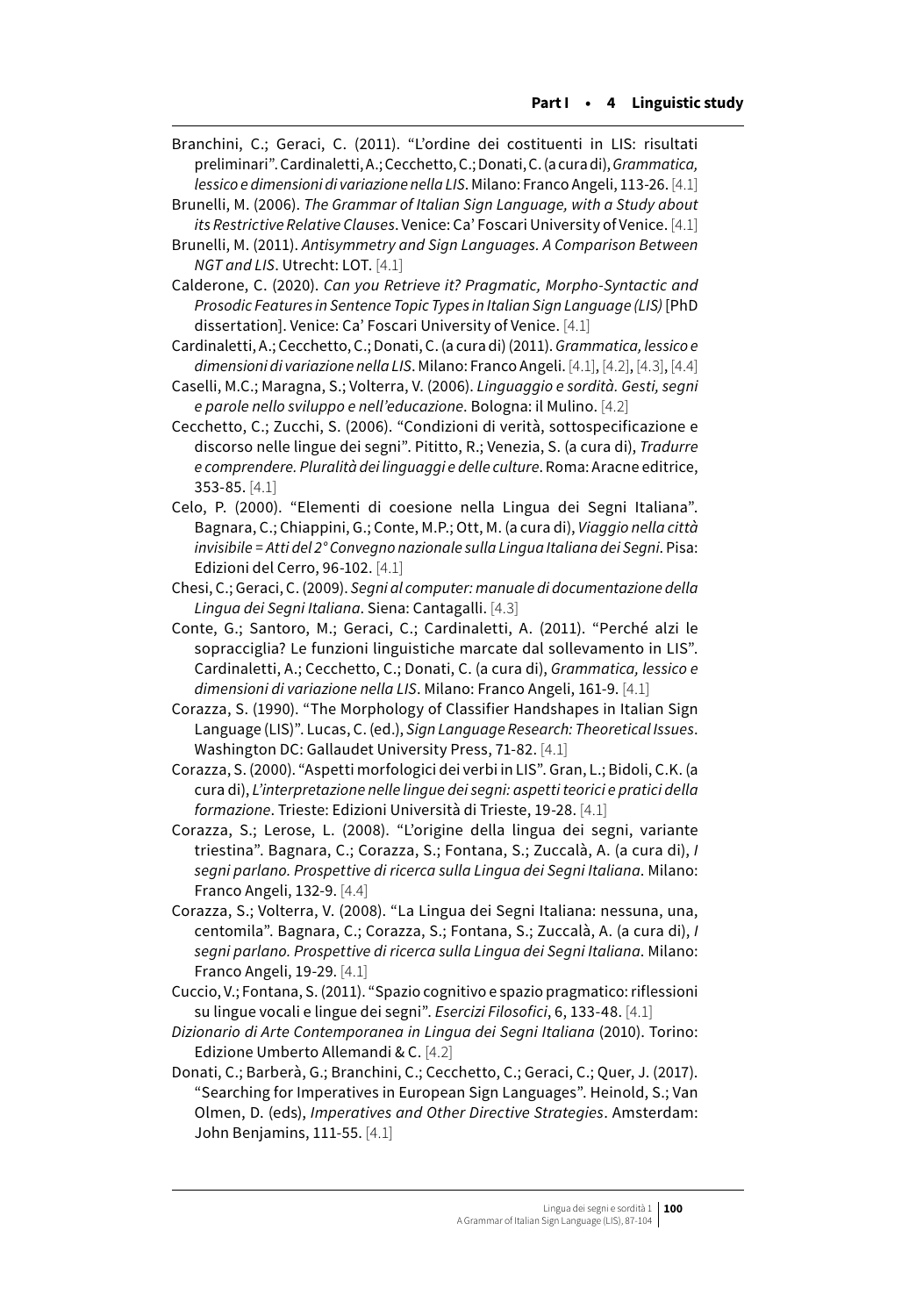- Epifano, M. (2003). *Immaginario. Immagini per un abbecedario, comunicare con i segni*. Osmannoro: PLAN. [4.2]
- Fontana, S. (2008). "Mouth Actions as Gestures in Sign Language", in Kendon, A.; Russo Cardona, T. (eds), "Dimensions of Gestures", special issue, *Gesture*, 8(1), 104-23. [4.1]
- Fontana, S.; Carratello, V.; Fontana, S. (2008). "Uno studio della LIS in diacronia: alcune riflessioni". Bagnara, C.; Corazza, S.; Fontana, S.; Zuccalà, A. (a cura di), *I segni parlano. Prospettive di ricerca sulla Lingua dei Segni Italiana*. Milano: Franco Angeli, 123-31. [4.4]
- Fontana, S.; Raniolo, E. (2015). "Interazioni tra oralità e unità segniche: uno studio sulle labializzazioni nella lingua dei segni italiana". Schneider, M.; Janner, M.; Élie, B. (eds), *Voix et silence, Voce e Silenzio, Voces y silencio*. Berna: Peter Lang, 241-57. [4.1]
- Fornasiero, E. (2020). *Description and Analysis of Evaluative Constructions in Italian Sign Language (LIS)* [PhD dissertation]. Venice: Ca' Foscari University of Venice. [4.1]
- Franchi, M.L. (2004). "Componenti non manuali". Volterra, V. (a cura di), *La lingua dei segni italiana. La comunicazione visivo-gestuale dei sordi*. Bologna: il Mulino, 159-77. [4.1]
- Geraci, C. (2009). "Real World and Copying Epenthesis: The Case of Classifier Predicates in Italian Sign Language". Schardl, A.; Walkow, M.; Abdurrahman, M. (eds), *Proceedings of North East Linguistics Society*. Amherst (MA): GLSA, 36, 237-50. [4.1]
- Geraci, C.; Battaglia, K.; Cardinaletti, A.; Cecchetto, C.; Donati, C.; Giudice, S.; Mereghetti, E. (2011). "The LIS Corpus Project. A Discussion of Sociolinguistic Variation in the Lexicon". *Sign Language Studies*, 11(4), 528-74. [4.3], [4.4]
- Geraci, C.; Bayley, R.; Branchini, C.; Cardinaletti, A.; Cecchetto, C.; Donati, C.; Giudice, S.; Mereghetti, E.; Poletti, F.; Santoro, M.; Zucchi, S. (2010). "Building a Corpus for Italian Sign Language: Methodological Issues and Some Preliminary Results". *LREC (2010), 4th Workshop on Representation and Processing of Sign Languages: Corpora and Sign Language Technologies*, 98-101. [4.3], [4.4]
- Geraci, C.; Cecchetto, C.; Zucchi, S. (2008). "Sentential complementation in Italian Sign Language". Grosvald, M.; Soares, D. (eds), *Proceedings of the Thirty-Eighth Western Conference on Linguistics, WECOL (2008)*. Davis: University of California, 46-58. [4.1]
- Geraci, C.; Gozzi, M.; Papagno, C.; Cecchetto, C. (2008). "How Grammar can Cope with Limited Short-Term Memory: Simultaneity and Seriality in Sign Languages". *Cognition*, 106(2), 780-804. [4.1]
- Geraci, C.; Toffali, L. (2008). "Tendenze innovatrici e conservative nell'uso delle lingue: la variabile dell'età nella Lingua dei Segni Italiana". Bella, G.; Diamantini, D. (a cura di), *La qualità della vita nella società dell'informazione*. Milano: Guerini e Associati, 97-115. [4.4]
- Geraci, C.; Aristodemo, V. (2013). "Grammar and Processing: The Case of Whquestions in LIS". Paper presented at *Incontro di Grammatica Generativa 40* (Trento, February 13-15). [4.1]
- Geraci, C. (2014). "Spatial Syntax in Your Hands". Iyer, J.; Kusmer, L. (eds), *NELS 44 = Proceedings of the Forty-Fourth Annual Meeting of the North East Linguistic Society*. Amherst: GLSA, 1, 123-34. [4.1]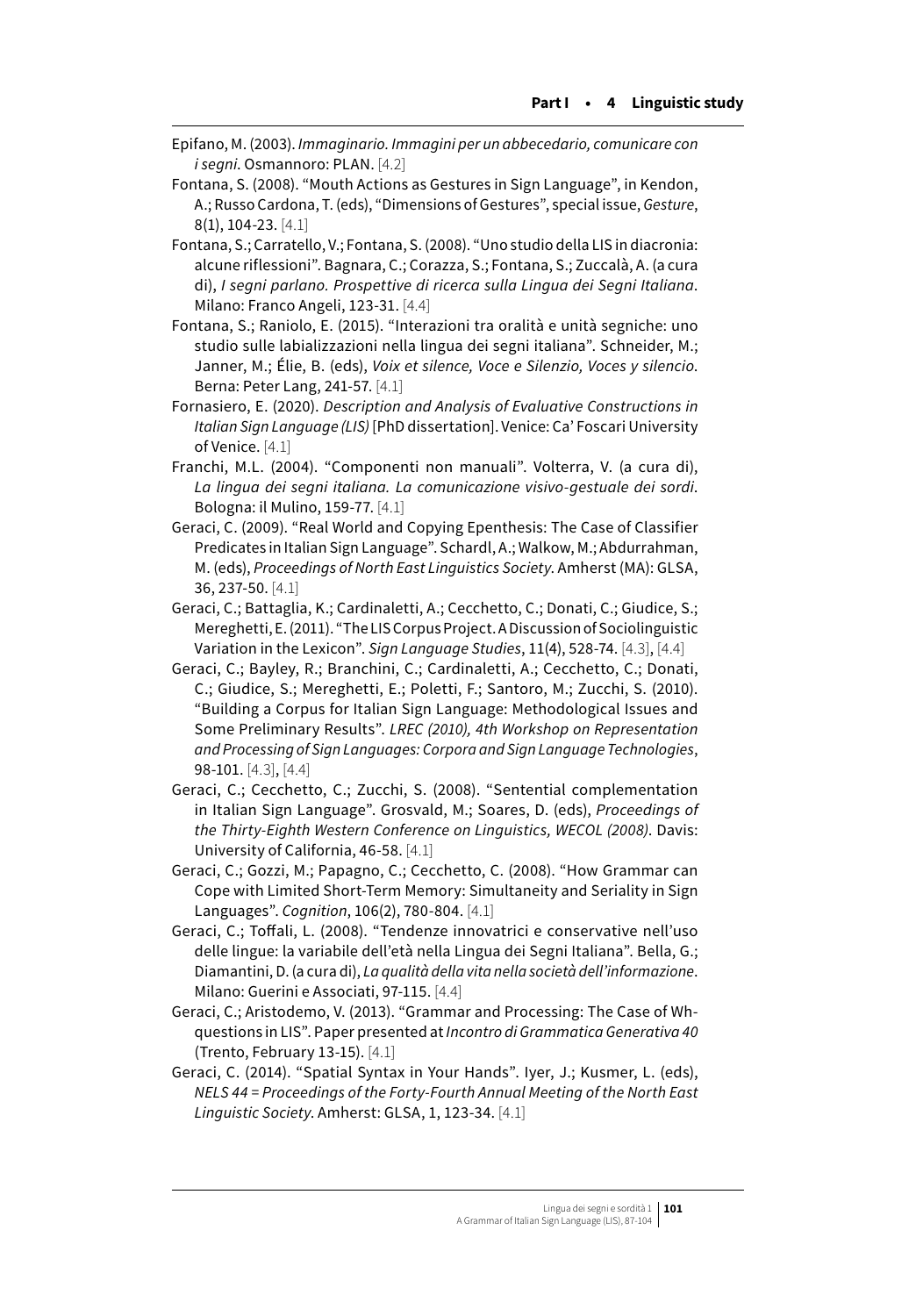Geraci, C. (2015). "Italian Sign Language". Bakken Jepsen, J.; De Clerck, G.; Lutalo-Kiingi, S.; McGregor, W.B. (eds), *The World's Sign Languages*. Mouton: Berl De Gruyter, 473-510. [4.1]

Geraci, C.; Mantovan, L.; Aristodemo, V. (2016). "Is It Going Backwards? Not Really!". Talk presented at *FEAST Conference*. Venice. [4.1]

Gianfreda, G. (2011). "Un corpus di conversazioni in lingua dei segni italiana attraverso videochat: una proposta per la loro trascrizione e analisi". Cardinaletti, A.; Cecchetto, C.; Donati, C. (a cura di), *Grammatica, lessico e dimensioni di variazione nella LIS*. Milano: Franco Angeli, 95-109. [4.3]

Laudanna, A.; Volterra, V. (1991). "Order of Words, Signs, and Gestures: A First Comparison". *Applied Psycholinguistics*, 12, 135-50. [4.1]

Lerose, L. (2008). "L'avverbio in LIS". Bagnara, C.; Corazza, S.; Fontana, S.; Zuccalà, A. (a cura di), *I segni parlano. Prospettive di ricerca sulla Lingua dei Segni Italiana*. Roma: Franco Angeli, 43-60.

Lerose, L. (2009). "I tipi di avverbio in LIS". Bertone, C.; Cardinaletti, A. (a cura di), *Alcuni capitoli della grammatica della LIS = Atti della Giornata di Studio* (Venezia, 16-17 maggio 2007). Venezia: Editrice Cafoscarina, 43-59. [4.1]

- Lerose, L. (2011). *Fonologia LIS*. Tricase (Lecce): Libellula Edizioni. [4.1]
- Magarotto, C. (a cura di) (1995). *Vocabolario della lingua gestuale italiana dei sordi*. Roma: Armando Editore. [4.2]
- Mantovan, L. (2015). *Nominal Modification in Italian Sign Language (LIS)* [PhD dissertation]. Venice: Ca' Foscari University of Venice. [4.3], [4.4]

Mazzoni, L. (2008). *Classificatori e impersonamento nella Lingua dei Segni Italiana*. Pisa: Edizioni Plus, Pisa University Press. [4.1]

Pietrandrea, P. (1995). *Analisi semiotica dei Dizionari della Lingua Italiana dei Segni* [dissertation]. Roma: Università La Sapienza. [4.2]

Pietrandrea, P. (1997). "I dizionari della LIS: analisi quantitative e qualitative". Corazza, M.C.; Corazza, S. (a cura di), *LIS. Studi, esperienze e ricerche sulla lingua dei segni in Italia = Atti del 1° Convegno nazionale sulla Lingua dei Segni*. Pisa: Edizioni del Cerro, 42-54. [4.2]

Pietrandrea, P. (2000). "Complessità dell'interazione di iconicità e arbitrarietà nel lessico della LIS". Bagnara, C.; Chiappini, G.; Conte, M.P.; Ott, M. (a cura di), *Viaggio nella città invisibile = Atti del 2° Convegno nazionale sulla Lingua Italiana dei Segni*. Pisa: Edizioni del Cerro, 38-49. [4.2]

Pignotti, G. (a cura di) (1997). *Dizionario mimico gestuale* [CD-ROM]. Ascoli Piceno: Rinascita Informatica. [4.2]

Pizzuto, E. (1986). "The Verb System of Italian Sign Language". Tervoort, B.T. (ed.), *Signs of Life*. Amsterdam: University of Amsterdam, 17-31. [4.1]

Pizzuto, E. (2004). "Aspetti morfo-sintattici". Volterra, V. (a cura di), *La lingua dei segni italiana. La comunicazione visivo-gestuale dei sordi*. Bologna: il Mulino, 179-209. [4.1]

Pizzuto, E. (2009). "Meccanismi di coesione testuale e Strutture di Grande Iconicità nella Lingua dei Segni Italiana (LIS) e altre lingue dei segni". Bertone, C.; Cardinaletti, A. (a cura di), *Alcuni capitoli della grammatica della LIS = Atti della Giornata di Studio* (Venezia, 16-17 maggio 2007). Venezia: Editrice Cafoscarina, 137-58. [4.1]

Pizzuto, E.; Giuranna, E.; Gambino, G. (1990). "Manual and Non-Manual Morphology in Italian Sign Language: Grammatical Constraints and Discourse Processes". Lucas, C. (ed.), *Theoretical Issues in Sign Language Research*. Washington: Gallaudet University Press, 83-102. [4.1]

Puricelli, E.; Marcioni, M.; Domini, M.; Leogrande, E. (1993). *Anch'io voglio comunicare. Manuale dei principali segni religiosi*. Milano: Arte Grafica 2B. [4.2]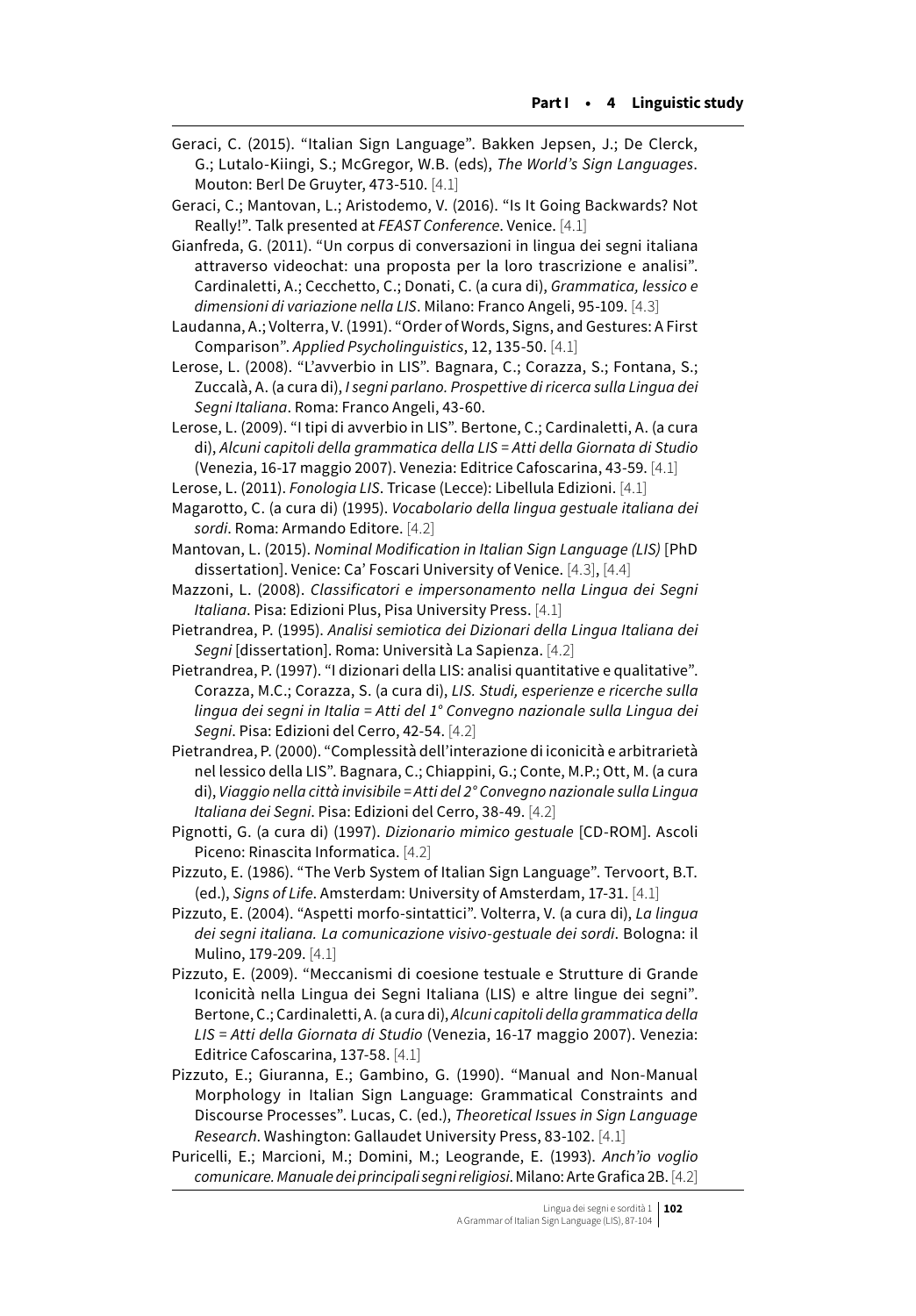- Radutzky, E. (1992). *Dizionario bilingue elementare della lingua dei segni italiana LIS*. Roma: Edizioni Kappa. [4.2]
- Radutzky, E. (2000). "Cambiamento storico della Lingua dei Segni". Bagnara, C.; Chiappini, G.; Conte, M.P.; Ott, M. (a cura di), *Viaggio nella città invisibile = Atti del 2° Convegno nazionale sulla Lingua Italiana dei Segni*. Pisa: Edizioni del Cerro, 120-39. [4.4]
- Radutzky, E. (2009). "Il cambiamento fonologico storico della Lingua dei Segni Italiana". Bertone, C.; Cardinaletti, A. (a cura di), *Alcuni capitoli della grammatica della LIS = Atti della Giornata di Studio* (Venezia, 16-17 maggio 2007). Venezia: Editrice Cafoscarina, 17-42. [4.4]
- Radutzky, E.; Santarelli, B. (2004). "Movimenti e orientamenti". Volterra, V. (a cura di), *La lingua dei segni italiana. La comunicazione visivo-gestuale dei sordi*. Bologna: il Mulino, 109-58. [4.1]
- Regione Marche, Servizi Sociali e ENS, Comitato Regionale Marche (1996). *Dizionario Regionale del Linguaggio Mimico Gestuale Marchigiano*. Ancona: Edizione Regione Marche. [4.2]
- Romeo, O. (1991). *Dizionario dei Segni. La lingua dei segni in (1400) immagini*. Bologna: Zanichelli. [4.2]
- Romeo, O. (1997). *La grammatica dei segni. La Lingua dei segni in 1300 immagini e 150 frasi*. Bologna: Zanichelli. [4.2]
- Romeo, O. (2004). *Dizionario tematico dei segni*. Bologna: Zanichelli. [4.2]
- Russo Cardona, T. (2004). "Iconicity and Productivity in Sign Language Discourse: An Analysis of Three LIS Discourse Registers". *Sign Language Studies*, 4(2), 164-97. [4.1]
- Russo Cardona, T. (2005). "Un lessico di frequenza della LIS". De Mauro, T.; Chiari, I. (a cura di), *Parole e numeri. Analisi quantitative dei fatti di lingua*. Roma: Aracne, 277-90. [4.2]
- Russo Cardona, T.; Volterra, V. (2007). *Le lingue dei segni. Storia e semiotica*. Roma: Carocci. [4.1]
- Santoro, M. (2016). "Simultaneous and Sequential Compounds in Lis: Preliminary Results from a Perceptual Experiment". Poster presented at *FEAST Conference*. Venice. [4.1]
- StarLIS (a cura di) (2005). *Dizionario Illustrato della Lingua dei Segni Italiana*. Roma: StarLIS. [4.2]
- Tota, M. (2010). *Uno studio diacronico della LIS: la varietà segnica coratina* [MA dissertation]. Roma: Università degli Studi La Sapienza. [4.4]
- Verdirosi, M.L. (2004). "Luoghi". Volterra, V. (a cura di), *La Lingua dei Segni Italiana. La comunicazione visivo-gestuale dei sordi*. Bologna: il Mulino, 23-48. [4.1]
- Volterra, V. (2004). *La Lingua dei Segni Italiana. La comunicazione visivogestuale dei sordi*. 2a ed. Bologna: il Mulino. [4.1], [4.4]
- Zucchi, S. (2009). "Along the Time Line: Tense and Time Adverbs in Italian Sign Language". *Natural Language Semantics*, 17, 99-139. [4.1]
- Zucchi, S.; Neidle, C.; Geraci, C.; Duffy, Q.; Cecchetto, C. (2010). "Functional Markers in Sign Languages". Brentari, D. (ed.), *Sign Languages*. Cambridge: Cambridge University Press, 197-224. [4.1]